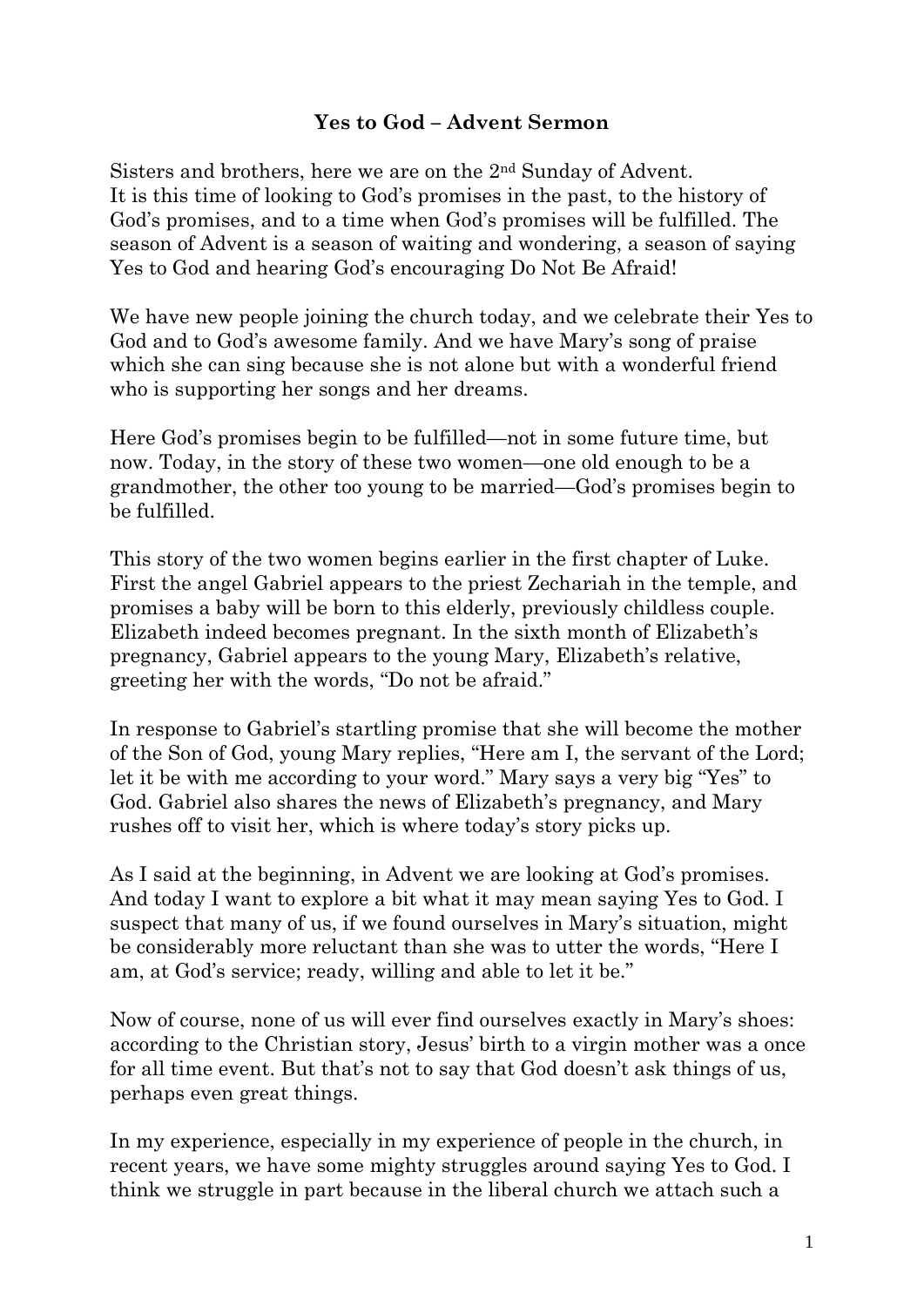high value to freedom of choice, to personal autonomy. We prefer to say yes conditionally; for now; until perhaps some better opportunity comes along, that we would rather say yes to.

The idea of saying Yes to God totally, unreservedly—as Mary did—scares us, because we just don't want to make that kind of total commitment. When Gabriel visits Mary, he tells her that "the Holy Spirit will come upon you, and the power of the Most High will overshadow you." So much for personal autonomy. Mary gives her life over to God's purposes. Most of us don't really want to do that, just in case something better comes along.

Mary says Yes because she has a basic, foundational trust in God. She believes that she can't do better than trusting in God, turning over her life to God. For her, saying Yes to God is her ticket to the very best life possible. Why is that?

Is it because she is poor, because she doesn't have money, possessions, opportunities provided by high social status—all those things that may lead us to trusting in ourselves, rather than in God? Is that why God is her best option? Then blessed are the poor.

Is it because she is young, because she hasn't yet become invested in a system which provides status and privilege to those who have built and maintained it? Is it because she has nothing to lose that she trusts in God? Then blessed are the young.

And this is where I think we find other reasons for our reluctance to say Yes to God. Many of us are not poor. Most of us are not teenagers anymore as Mary was. Many of us are stuck with our things and possessions and in systems that provide status and privilege.

When we hear in Mary's song of praise, "He has brought down the powerful from their thrones, and lifted up the lowly," our ears perk up a bit. And when that is followed by, "he has filled the hungry with good things, and sent the rich away empty," we begin to think: "Hey, wait a minute—filling up the hungry sounds good, but sending the rich away empty?"

It sounds like God is taking sides, raising up the poor and bringing down the rich. It sounds like a radical political and economic program, and we're not so sure we want to go there. We begin to wonder about what we might be asked to give up in saying Yes to God. First our personal autonomy—our freedom of choice—and then our economic autonomy—our freedom to use our money and possessions in whatever ways we choose, including keeping them to ourselves.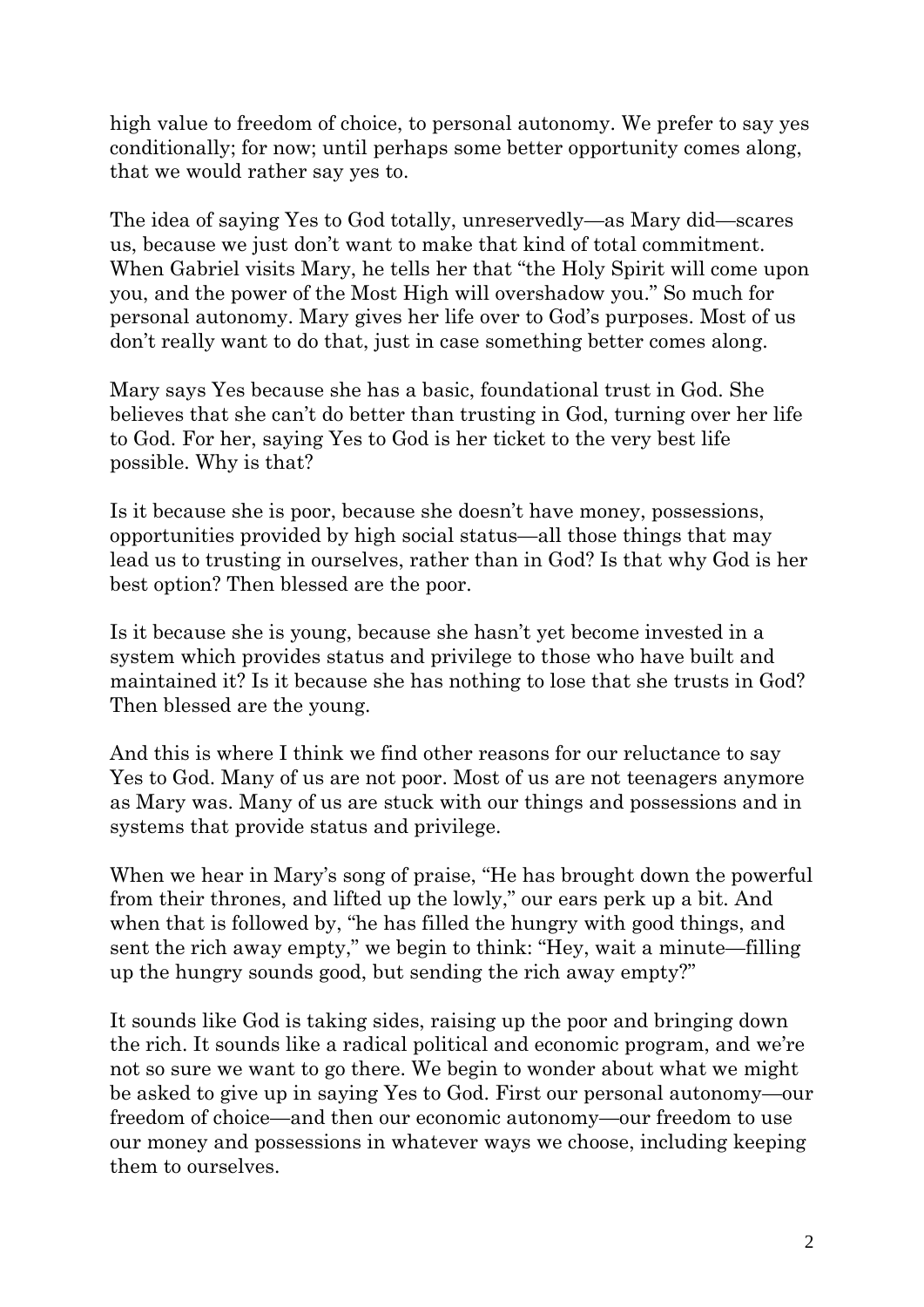Mary's song of praise exults in God taking control of her life, and taking control of the world. She celebrates God's turning the world upside down because it reflects the ultimate fulfilment of God's promises. No more hunger, no more oppression, no more humiliation for those who are poor, and no more fear.

This was profoundly good news for Mary: how do we make it good news for us? How do we join Mary in her song of praise? Well, we need to look at our lives, and at our choices, and at the world around us. Do we like what we see?

Are we okay with virtually the entire country of Syria being turned into rubble, with a quarter of a million people killed, and 11 million people being bombed out of their homes? Within our own, rich, country, are we okay with the poverty and limited life chances many of our neighbours are facing? Just thinking of our Monday clients here at the Tafel of Philippuskirche…

Closer to home, are we okay with the fact that many children who attend schools in this city, don't have enough to eat, don't have enough support, don't have great stuff to do in the school holidays?

Even closer to home, are we okay with the ways that the Christmas season has become a season of excess spending, with an endless series of Black Fridays? Are we okay with the fact that at this time of year we are tempted to throw all sense aside, and say yes to all kinds of things we would normally say no to?

You see, it seems to me that there are a lot of things in our world, and in our lives, that if we're not exactly saying yes to them, we're not saying No to them, either; there are a lot of things that we are willing to tolerate. Things that, if we listen to Scripture, God is not willing to tolerate.

The point of all this is not to make us all feel guilty, to bring us all down. It's to help us to rethink what we want to say Yes to; what we rejoice in, what brings us joy; what it is that we hope for. It's to help us look at what we do, and what we achieve, what kind of world we make, and what kind of community we make, and what kind of lives we make, when left to our own devices. And of course to reflect what kind of world, and community, and lives we make when we do not say Yes to God.

When we look around what we see is basically the best that we can do. Maybe it's time, this Christmas, to set our sights a little higher. To open ourselves to angelic visitors, who show us a vision of how God wants the world to be, and how the world can be, if each of us would take our part; if